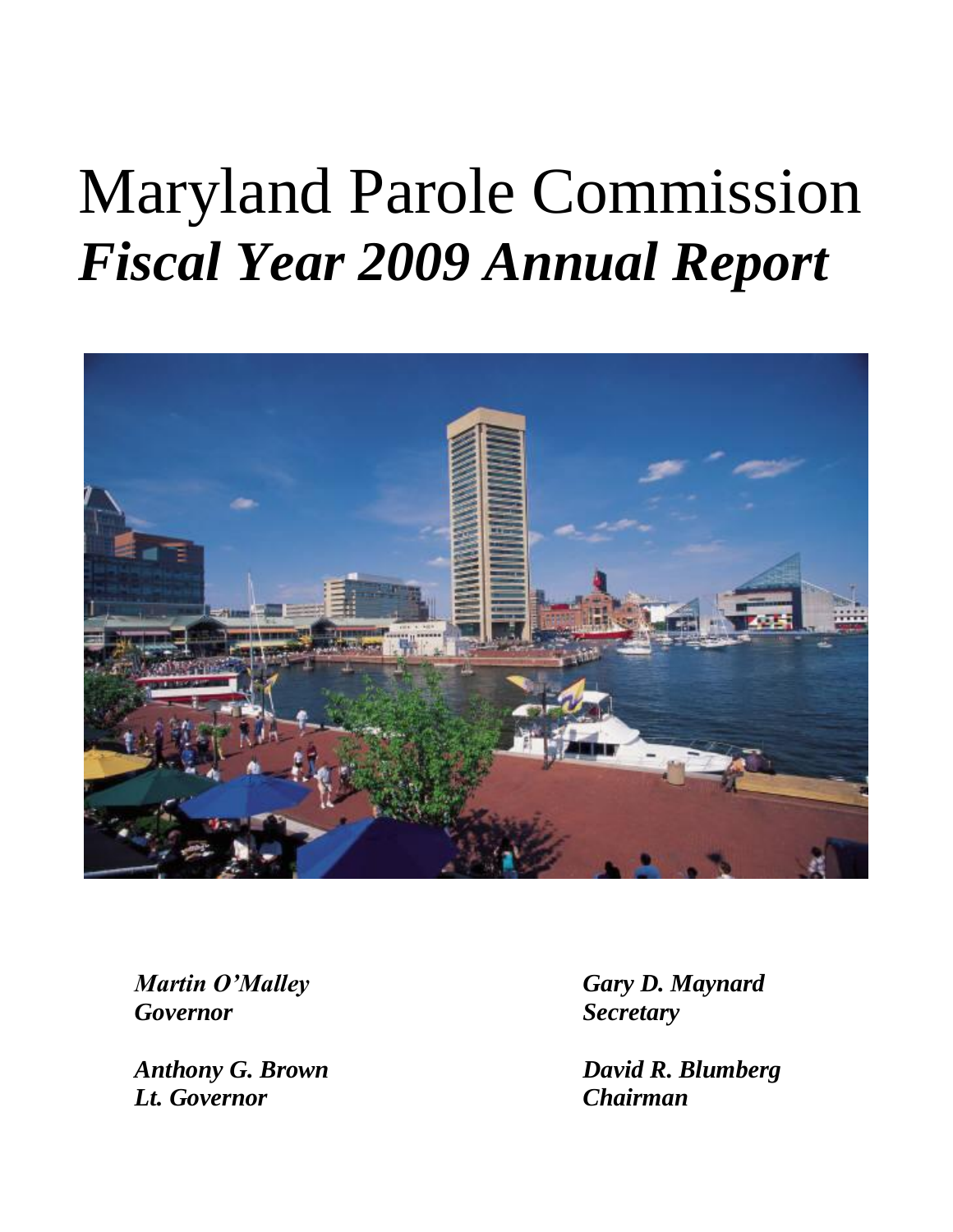# **TABLE OF CONTENTS**

#### **SECRETARY'S LETTER**

| <b>CHAIRMAN'S LETTER</b> |  |
|--------------------------|--|
|                          |  |
|                          |  |
|                          |  |
|                          |  |
|                          |  |

#### **APPENDICES**

| I.           |                                                                                                                |     |
|--------------|----------------------------------------------------------------------------------------------------------------|-----|
| - п.         |                                                                                                                |     |
| HI.          |                                                                                                                |     |
| IV.          |                                                                                                                |     |
| $\mathbf{V}$ |                                                                                                                | VI. |
|              | Organizational Chart music members and contain the contract of the contract of the contract of the contract of |     |
| VII.         |                                                                                                                |     |

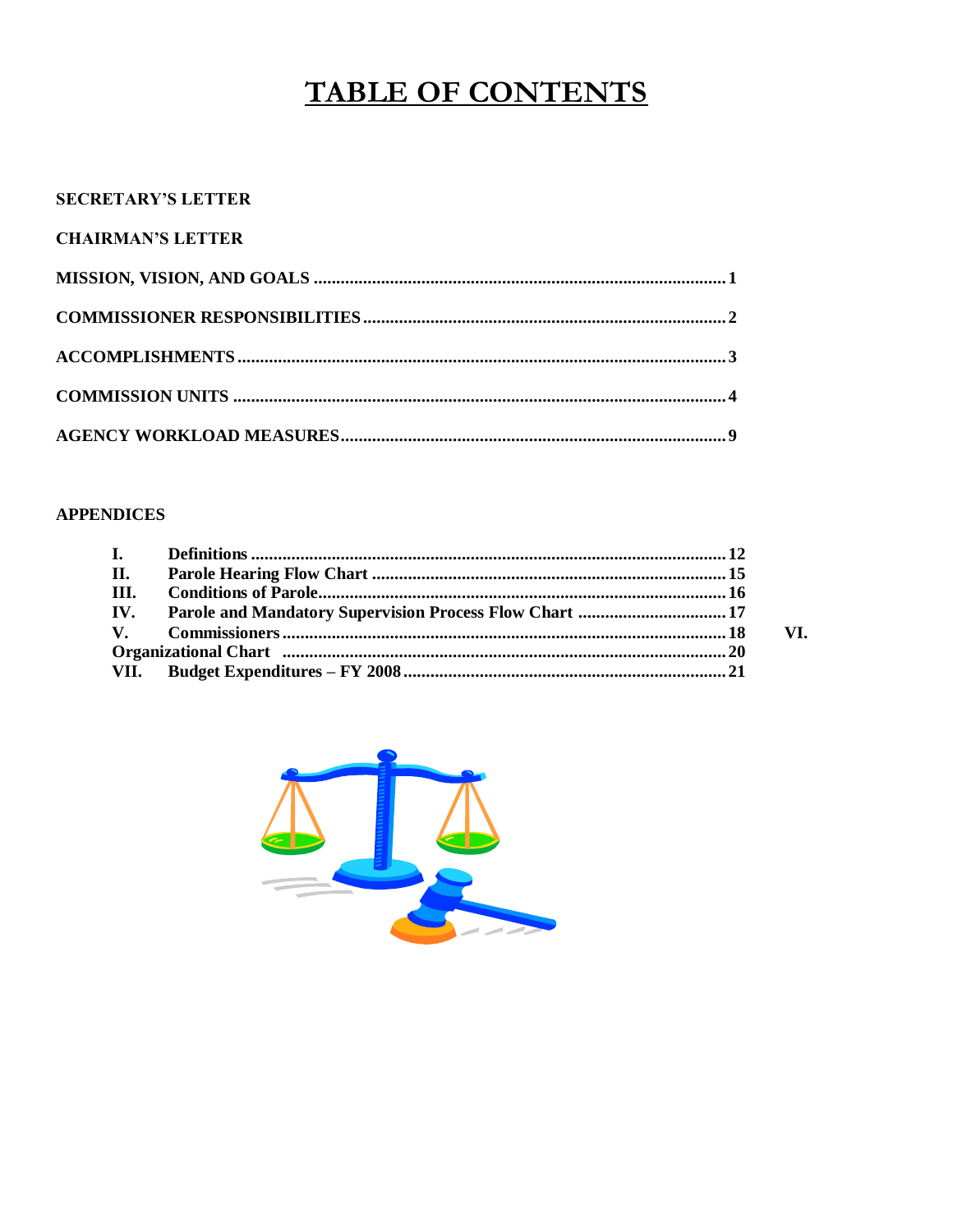# **MARYLAND PAROLE COMMISSION MISSION, VISION, AND GOALS**

#### Mission

The Maryland Parole Commission enhances public safety and promotes safe communities through sound and timely parole grant decisions and determinations regarding the revocation of parole and mandatory supervision release. The Commission encourages victim input as an integral part of the Parole decision-making process.

#### Vision

The Maryland Parole Commission will build strong partnerships with victims, the Judiciary, and other criminal justice agencies to better serve the community. We will use needs/risk assessment of offenders to enhance parole decision-making and public safety. We will parole offenders who have the potential to become law-abiding citizens.

#### **Goals**

• Help to keep Maryland communities safe by the timely issuance of parole retake warrants and by making informed decisions.

Enhance victim services and mitigate the effects of crime on victims.

- Ensure that parole grant and revocation hearings are conducted in a  $\bullet$ timely manner to maximize agency efficiency and cost effectiveness.
- Improve retention by preparing employees for leadership roles with cross-training, open communication, and incorporating classifications that are compensable with the responsibilities.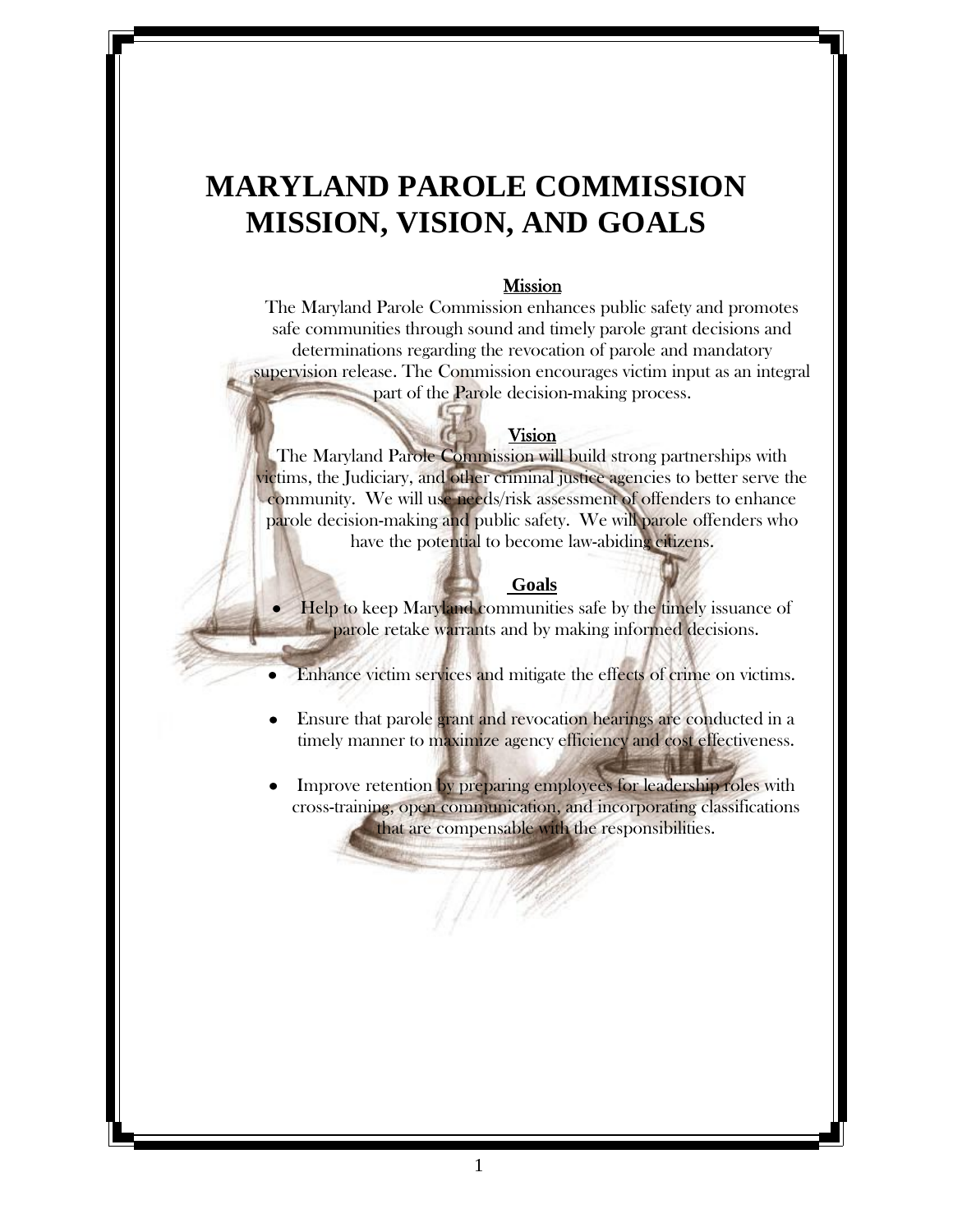### **RESPONSIBILITIES**

**The Maryland Parole Commission (MPC) consists of ten Commissioners and eight Hearing Officers (1-vacancy). The Chairman of the Commission has a dual role of Chairman as well as Commissioner.**

**Commissioners are appointed by the Secretary of the Department of Public Safety and Correctional Services with the approval of the Governor for six year terms. They are responsible for conducting face to face interviews with offenders throughout the State of Maryland on the following types of hearings:**

- **Commission cases**
- **Revocation hearings**
- **MAP negotiations**
- **Open parole hearings**
- **Parole grant hearings (in the absence of a Hearing Officer)**

**They are also responsible for administrative duties that include reviewing Hearing Officer recommendations, reviewing and signing parole warrant and/or subpoena requests, reviewing informative reports from Division of Parole & Probation (DPP) agents, reviewing in-house appeals, reviewing balloted cases, and conducting office appointments with the general public that may include the victim or offenders' family. Commissioners are also responsible for reviewing special condition requests from the Division of Correction (DOC) and DPP and imposing conditions when applicable.**

**Hearing Officers are merit employees responsible for conducting face to face interviews with offenders throughout the State of Maryland serving parole eligible sentences of six months or more. This unit is comprised of individuals with a variety of criminal justice backgrounds. They are responsible for conducting parole hearings, preliminary hearings, and administrative reviews on those cases in which an offenders' eligibility is beyond five years. Hearing Officers must ensure that parole hearings are conducted on parole eligible offenders.**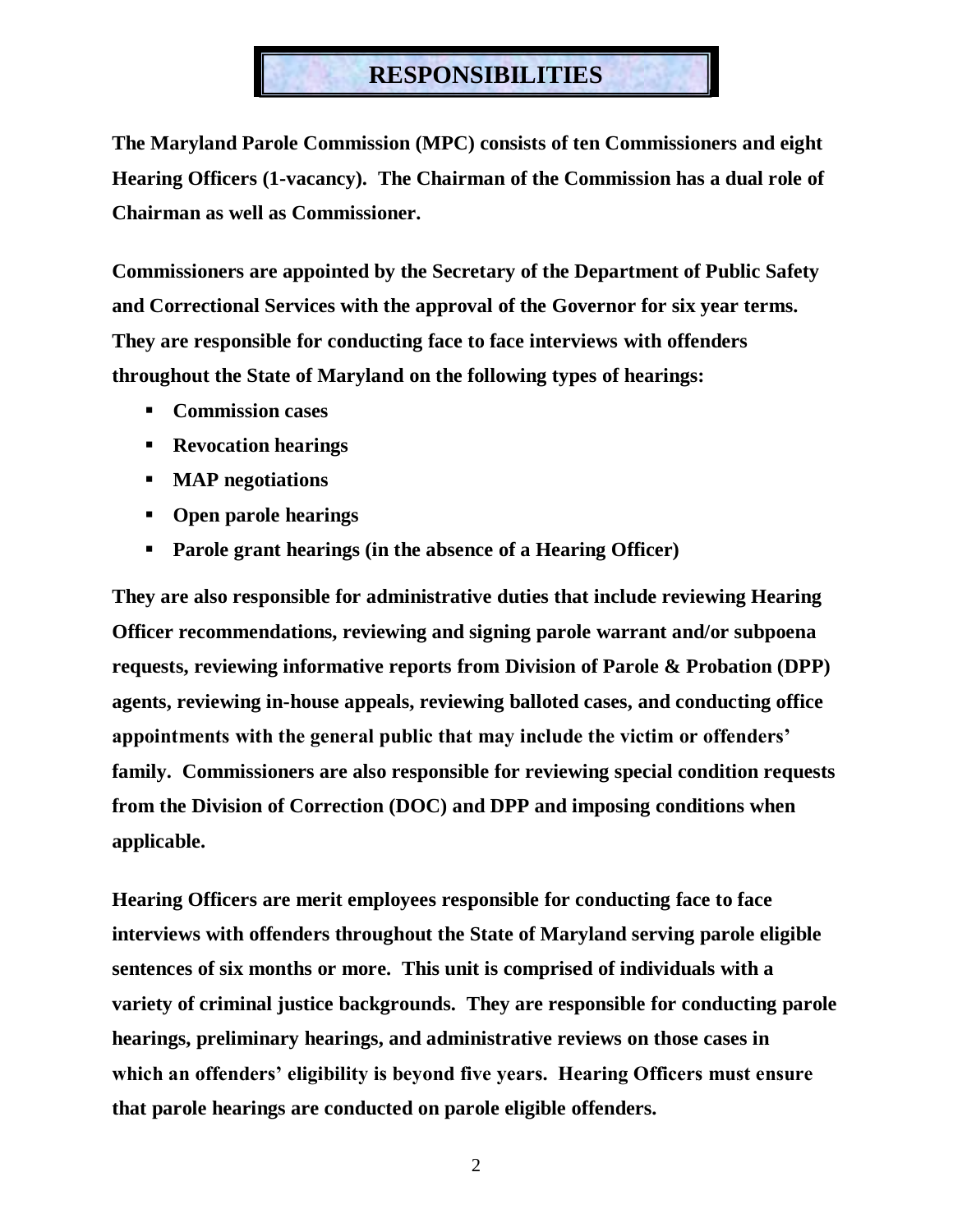### **ACCOMPLISHMENTS**

#### **Alternative Sanctions**

**In June of 2009, Commissioners' began using short term incarceration as an alternative sanction for technical parole violators in lieu of revocation. This serves as a method of discipline for non-compliance without occupying a DOC bed for an extended period of time. The Information Technology and Communications Division (ITCD) in conjunction with Central Commitment have developed an Offender Based State Correctional Information System (OBSCIS) code to ensure those offenders are released promptly after the short term incarceration is completed. Generally the period of short term incarceration ranges from 30 to 90 days.**

#### **Standard Special Conditions**

**MPC was instrumental in the development and implementation of the new ―standard special conditions‖ that are currently listed on all mandatory supervision release and parole release orders beginning February 2009.**

#### **Violence Prevention Initiative**

**MPC began screening and identifying VPI candidates as part of case preparation for parole hearings in January 2009. Hearing Officers and Commissioners are completing the risk assessment instrument and the files are being flagged for easy identification.**

#### **Warrant Log**

**A warrant log was created in June 2009 to apprise DPP of cases in which a warrant was requested by an agent but deemed inappropriate for various reasons. This report is provided to DPP on a monthly basis.**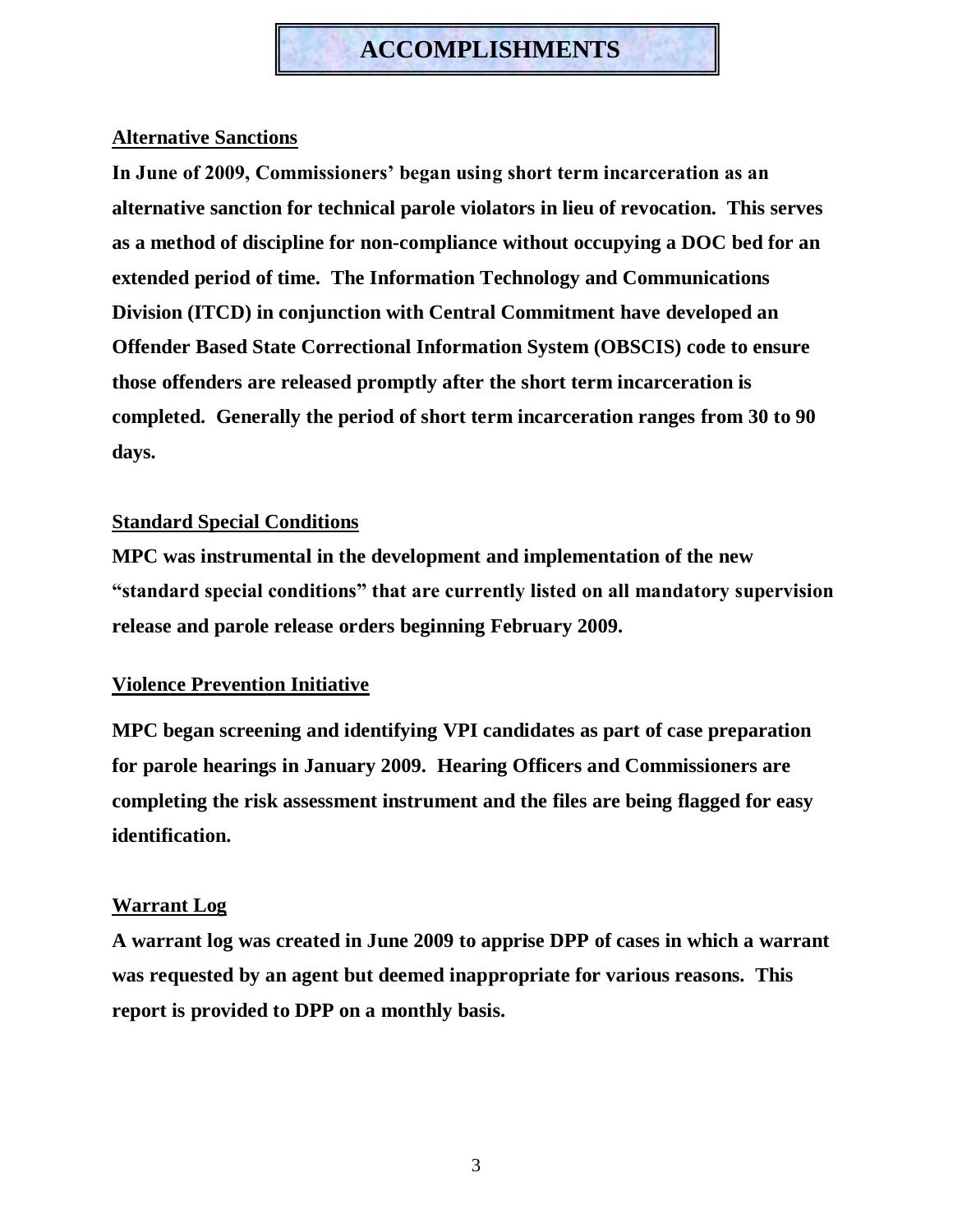# **COMMISSION UNITS**

#### **DECISION**

**The Commission's Decision Unit has an office supervisor and a staff of two clerks whose duties include:**

- **Processing and entering decisions from parole grant hearings, MAP negotiations,**   $\bullet$ **preliminary, and revocation hearings onto the PARIS database.**
- **Entering parole data into the risk assessment data base.**

#### **FY 09 Unit Data**

|                                 | Approx. |
|---------------------------------|---------|
| Decisions Entered onto Database | 11,000  |

#### **INSTITUTIONAL PAROLE ASSOCIATES**

**Throughout the State, institutional parole associates (IPA) play a pivotal role in the parole hearing process. Staff consists of seven associates and three supervisors whose duties include: (3 vacancies)**

- **Conducting file review with inmates prior to parole hearings.**
- **Providing assistance to Commissioners and Hearing Officers prior to and during parole hearings.**
- **Delivering parole decisions to inmates.**
- **Serving as liaison between the Commission and DOC institutions.**
- **Coordinating parole releases to other jurisdictions**

#### **FY 09 Unit Data**

| <b>Decisions Delivered</b>              | 11,325 |
|-----------------------------------------|--------|
| <b>Inmate File Reviews Conducted</b>    | 8.191  |
| <b>Open Parole Hearings Coordinated</b> |        |

#### **PARDONS AND EXECUTIVE CLEMENCIES**

**This unit consists of a unit manager who is responsible for:**

- **Reviewing and processing all pardon and executive clemency applications.**
- **Providing responses to all Governors' correspondence.**
- **Providing notification to State's Attorney offices on the parole status of life sentenced inmates.**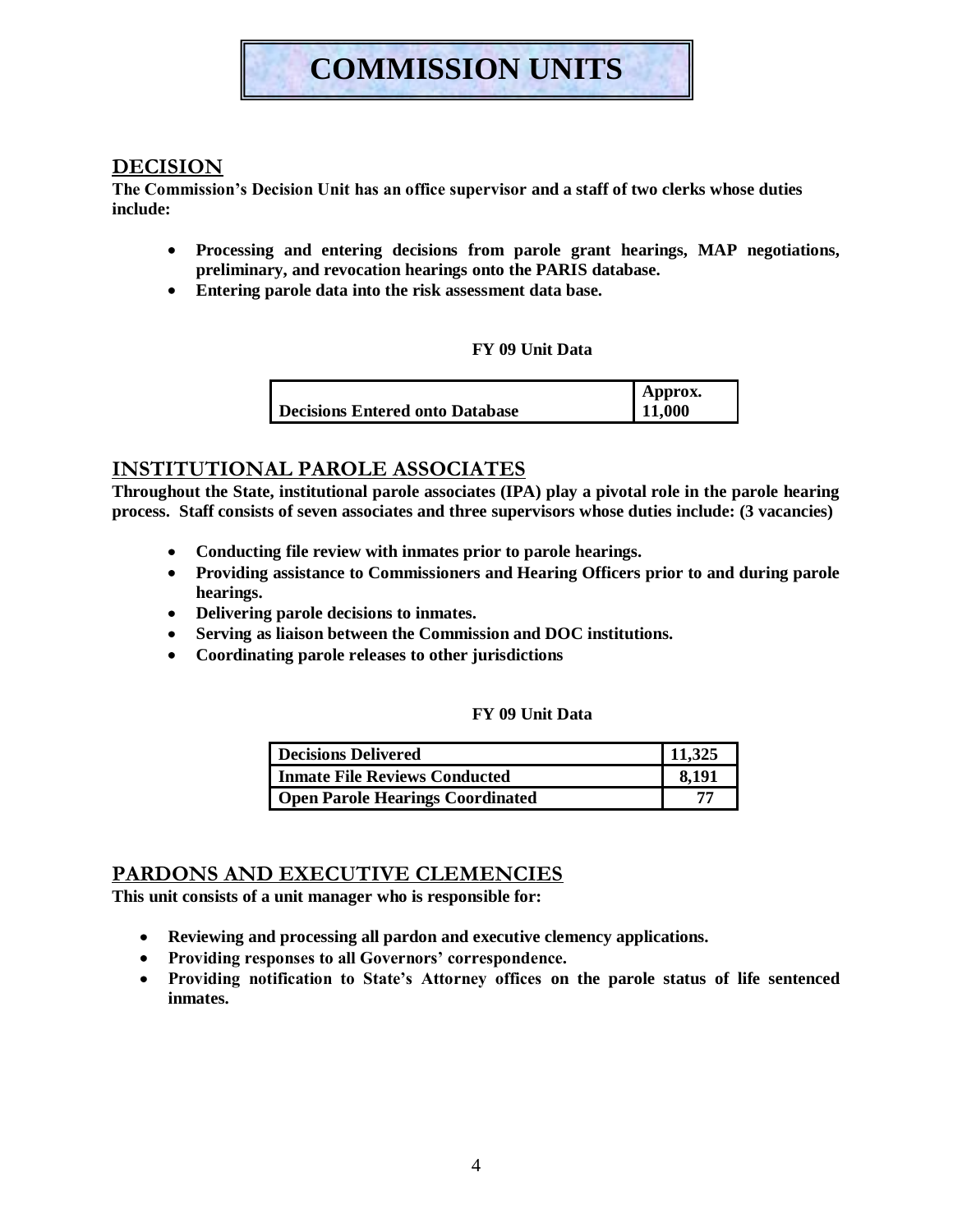#### **FY 09 Unit Data**

| <b>Pardon Applications Requested/Sent</b> | Approx.<br>1,947 |
|-------------------------------------------|------------------|
| <b>Pardon Applications Pending</b>        | 667              |
| <b>Coordinated Medical Parole Cases</b>   | 41               |

#### **PAROLE SERVICES**

**The Parole Services unit manager leads an office supervisor who oversees a staff of three office clerical positions. This unit's primary responsibilities include:** 

- **Scheduling and docketing all parole grant hearings for DOC and local Detention Facilities.**
- **Preparing the weekly schedule for Commissioners and Hearing Officers.**
- **Coordinating all parole in absentia hearing for DOC offenders serving sentences in other states.**

#### **FY 09 Unit Data**

| DOC Parole Grant Hearings Conducted        | 7,045 |
|--------------------------------------------|-------|
| Local Jail Parole Grant Hearings Conducted | 1,305 |
| <b>Parole in Absentia Hearings</b>         | 11    |
| <b>TOTAL HEARING CONDUCTED</b>             | 8,361 |

#### **POST RELEASE**

**(Revocation Section) is comprised of a unit manager, and two clerical support staff. This unit is responsible for:**

- $\bullet$ **Scheduling all preliminary hearings**
- **Scheduling revocation hearings within DOC as well as the local facilities**  $\bullet$
- $\bullet$ **Coordinating the revocation hearings with the Public Defender's Office, DOC, and DPP**

**(Warrant Section) is comprised of a unit manager, an office secretary, and two clerical support staff. This unit is responsible for:**

- **Preparing and processing all retake warrants**
- **Processing recalled warrants**
- **Preparing subpoenas**
- **Entering and lifting of warrants on the National Crime Information Center (NCIC) computerized database.**

#### **FY 09 Unit Data**

| <b>Revocation Hearings Conducted</b>  | 4,539 |
|---------------------------------------|-------|
| <b>Retake Warrants Processed</b>      | 4,284 |
| <b>Warrants Recalled</b>              | 1,305 |
| <b>Preliminary Hearings Conducted</b> | 265   |
| <b>Subpoenas</b>                      | 476   |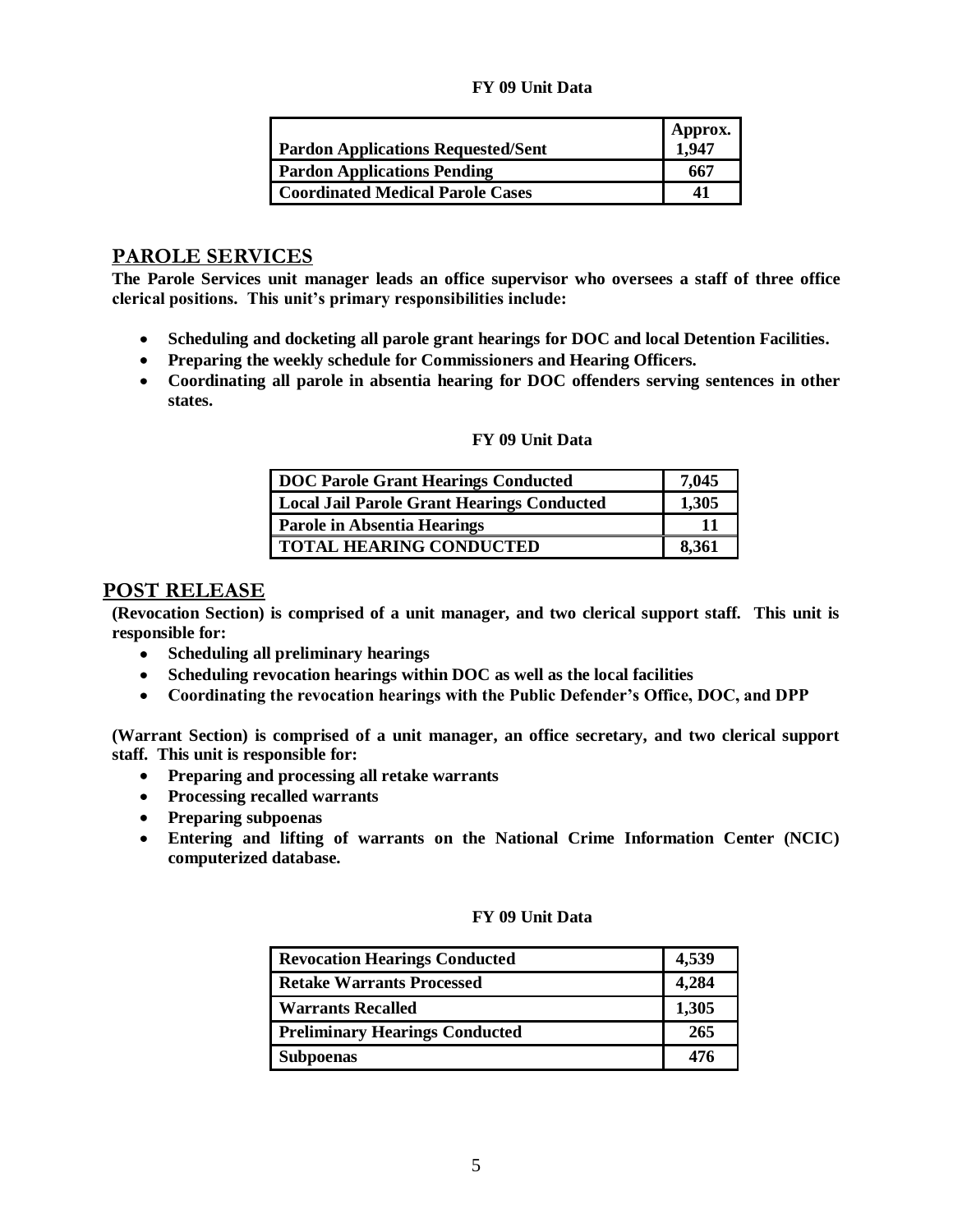#### **RECORDS**

**Staff in this unit consists of an office supervisor, two clerical positions, and an office processing clerk (contractual) who oversee nearly 50,000 files in the supervision, housing and retention sections. Unit responsibilities include:**

- **Retrieving files for parole grant hearings.**
- **Processing reports submitted by DPP field agents and ensuring that these reports and files are available for Commission review.**
- **All parole related documents in the parole files placing.**

#### **FY 09 Unit Data**

|  | <b>Reports Retrieved from DPSCS reporting system</b> | 9,994 |
|--|------------------------------------------------------|-------|
|--|------------------------------------------------------|-------|

#### **RELEASE**

**The manager of Release also oversees the Institutional Parole Associate (IPA) Unit. The Release Unit is comprised of two clerical positions and an office processing clerk (contractual). The duties of that unit include:**

- **Preparing all parole release orders and coordinating the release of those offenders granted parole from DOC or local institutions.**
- **Confirming that all pre-release contingencies have been met by offenders prior to parole release.**

#### **FY 09 Unit Data**

| <b>Release Orders Prepared</b> | 2,367 |
|--------------------------------|-------|
|                                |       |

#### **SUPPORT SERVICES**

**The Support Services Unit is comprised of the Administrator and an Acting Administrative Aide. This unit is responsible for all of the agencies financial matters, personnel matters, inventory to include fleet management, injury reporting, computer and/or network accessibility, key control, and training coordination.**

#### **SECRETARIAL**

**The Secretarial Unit consists of a unit manager, an office supervisor, two secretaries, and the receptionist. The unit is responsible for:**

- **Providing secretarial support to Commissioners, Hearing Officers, and Administrative staff.**
- **Processing all requests for special conditions of supervision.**
- **Processing parole decision appeals.**
- **Processing parole decisions that resulted in a Hold or an Administrative Refusal**
- **Distributing all incoming mail.**
- $\bullet$ **Answering telephone calls.**

| <b>Special Conditions Processed</b>            | 805    |
|------------------------------------------------|--------|
| <b>Telephone Calls Answered &amp; Directed</b> | 26,113 |
| Pieces of Mail Received & Distributed          | 40,206 |
| <b>Appeals Processed</b>                       | 1.571  |

#### **FY 09 Unit Data**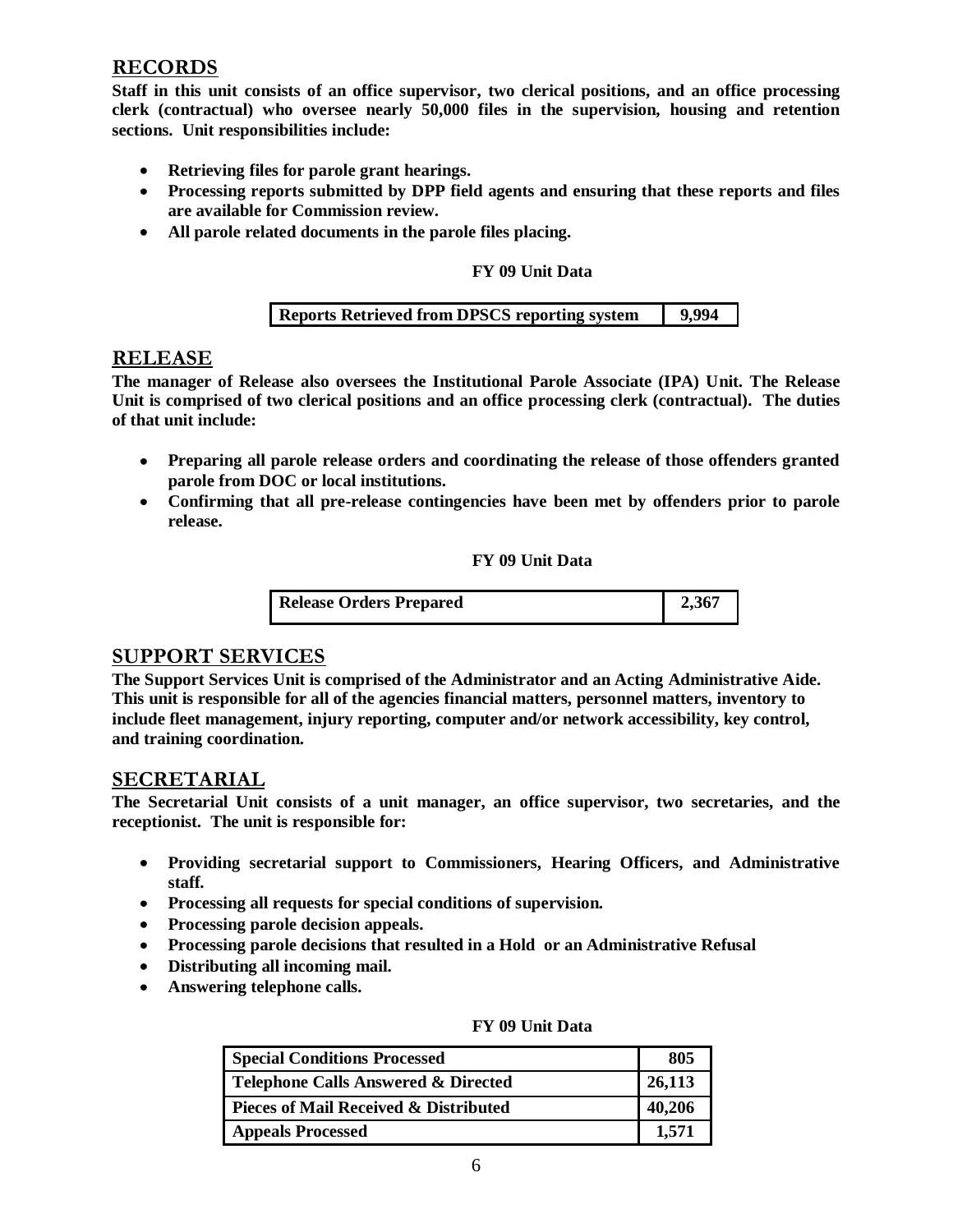#### **VICTIM SERVICES**

**This unit is comprised of a Unit Manager and an Office Secretary. The primary duties include:**

- $\bullet$ **Ensuring timely notification of: upcoming parole hearings, parole hearing results, and parole releases, and revocation hearing decisions to identified victims.**
- **Advising victims and victim representatives who have requested notification of their rights as mandated by law.**
- **Providing referrals to victims in need of services.**
- **Scheduling and coordinating all open parole hearings.**
- **Ensuring special conditions are included for victim cases.**

| "No Contact" Orders processed                   | 184   |
|-------------------------------------------------|-------|
| Notifications for Possible Open Parole Hearings | 670   |
| <b>Requests Submitted to Identify Victims</b>   | 1,616 |
| <b>Open Parole Hearings Scheduled</b>           | 87    |

#### **FY 09 Unit Data**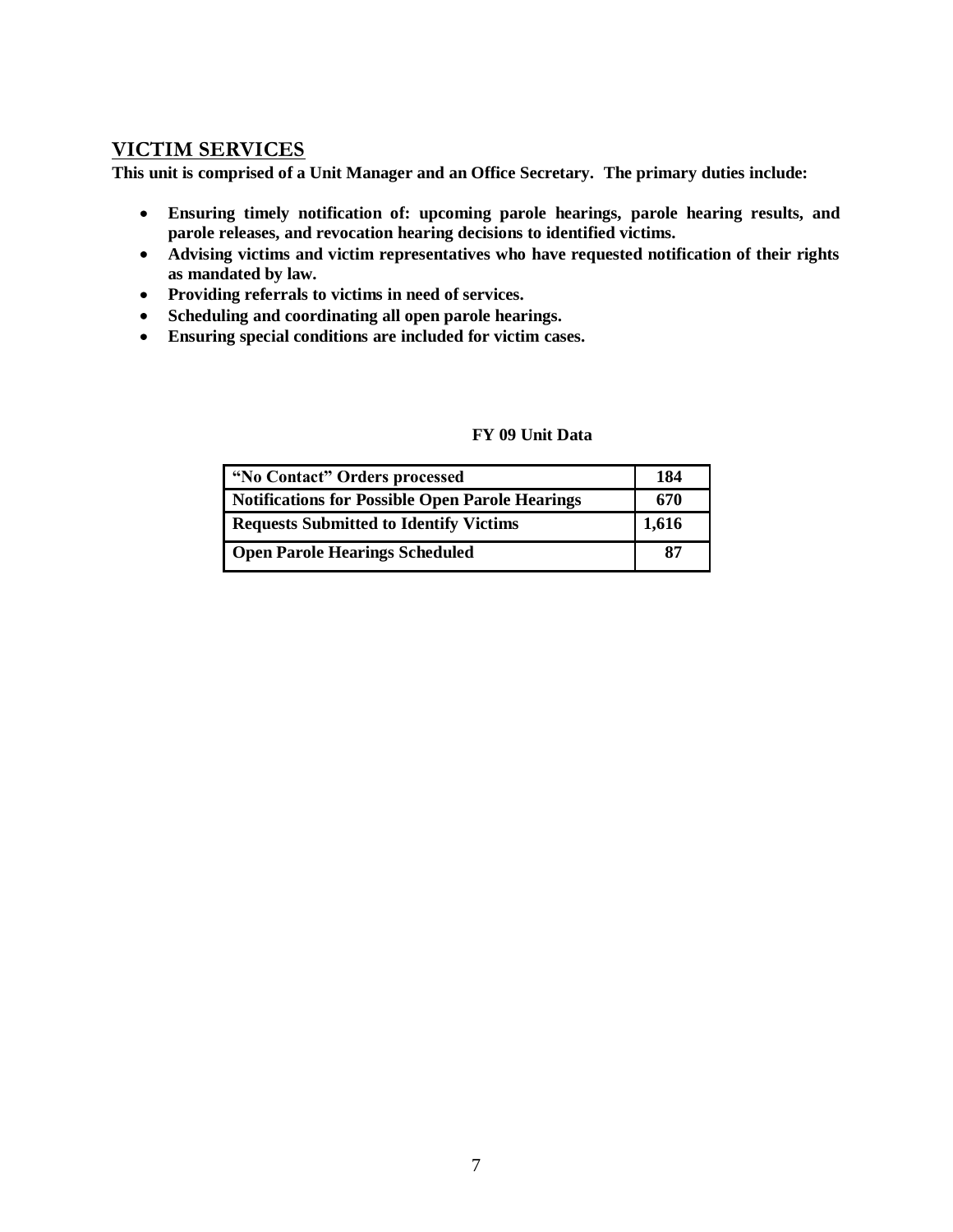# **FY 2009 AGENCY WORKLOAD MEASURES**

#### **TABLE 1. – HEARINGS SUMMARY**

| <b>Parole Grant Hearings (Including MAPS)</b>     | 8,361  |
|---------------------------------------------------|--------|
| <b>Revocation Hearings/Preliminarily Hearings</b> | 4,539  |
| <b>TOTAL HEARINGS CONDUCTED</b>                   | 12,900 |

#### **TABLE 2. - COMMISSIONERS ADMINISTRATIVE ACTIVITY**

| <b>Special Reports Reviewed by Commissioners</b>   | 9.994 |
|----------------------------------------------------|-------|
| <b>Office Appointments Held With Commissioners</b> | 215   |
| <b>Special Conditions Imposed</b>                  | 805   |

#### **TABLE 3. - HEARING OFFICERS ADMINISTRATIVE ACTIVITY**

| <b>Administrative Reviews</b> | 1,467 |
|-------------------------------|-------|
| <b>Preliminary Hearings</b>   | 265   |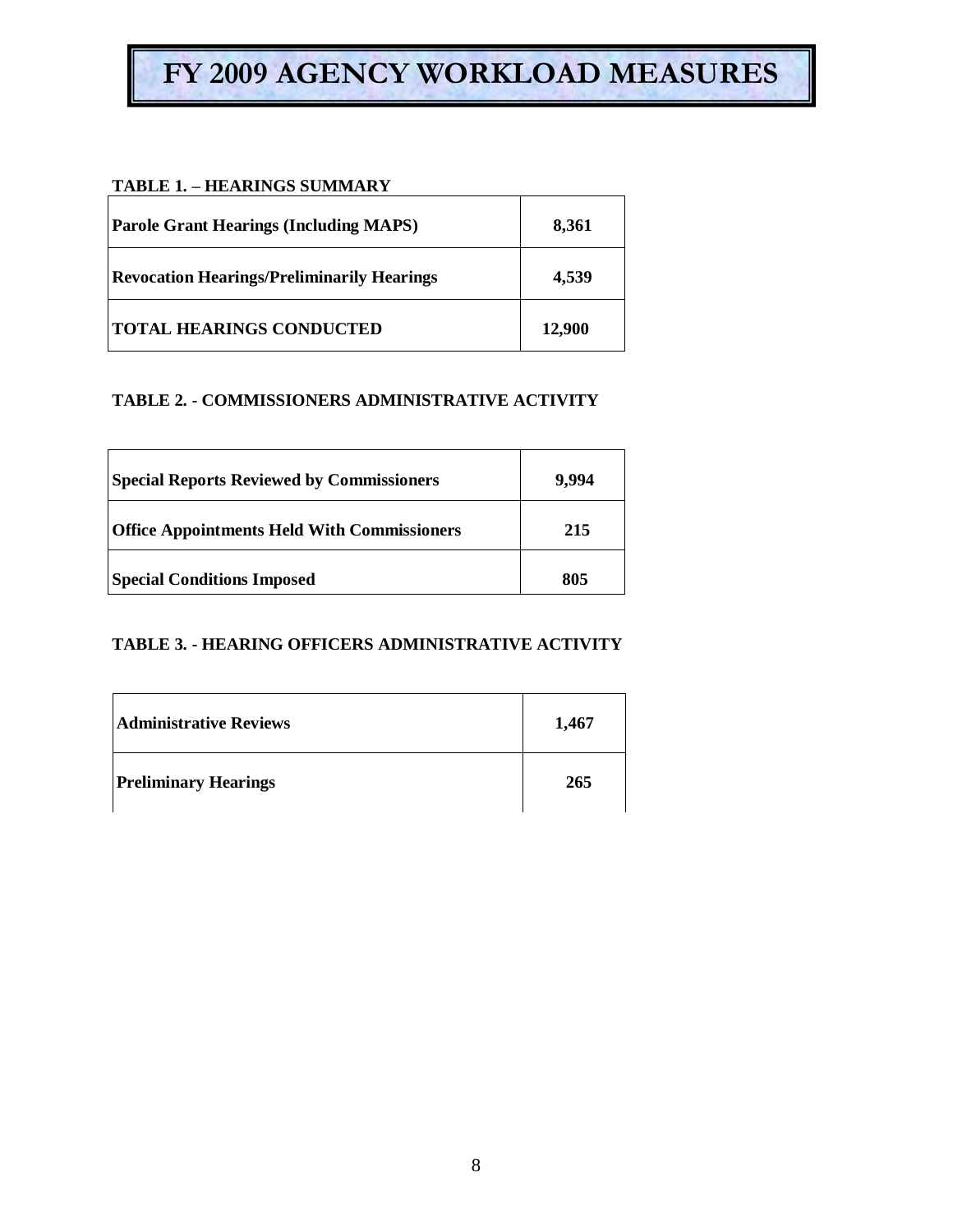

- *Administrative Reviews* are not face-to-face hearings but rather "paper" reviews of  $\bullet$ **inmates' files at the Commission's office. These reviews are conducted at five-year intervals until an inmate reaches parole eligibility and ensures that all essential documents and institutional adjustment summaries necessary for a parole hearing are obtained and placed in a case file.**
- *Commission Cases* **are heard by a panel of two Commissioners and include homicides,**   $\bullet$ **life or life sentences with all but a fixed number of years suspended, and open parole hearings.**
- *Gubernatorial Commutation* **orders that the grantee shall suffer a lesser penalty for the**   $\bullet$ **offense than imposed by the court. The commutation of an offender's sentence is normally considered by the Parole Commission only upon demonstration of extraordinary circumstances.**
- *Gubernatorial Pardon* **absolves the grantee of guilt for his criminal act(s), and exempts the grantee from the resulting penalties, such as loss of voting privileges. Criteria for pardon consideration are set by the Governor and normally require the passage of a substantial period of time following the end of incarceration or any form of supervision before a pardon will be entertained.**
- *Hearing Officer Cases* **are non-Commissioner cases heard by Hearing Officers who make recommendations for review by Commissioners. If the reviewing Commissioner agrees with the Hearing Officer's recommendation, that recommendation becomes the Commissions decision. An offender may appeal this decision to a panel of two Commissioners. In instances where the reviewing Commissioner does not adopt the Hearing Officer's recommendation, an in-house appeal results and a panel of two Commissioners decides the final decision that is not appealable by the offender.**
- *Interested Party* is an individual who is not a "victim" but rather an individual who has  $\bullet$ **―special interest‖ in the status of the offender as determined by the Commission's Victim Services Coordinator.**
- $\bullet$ *Liaison Agent/Waiver I (LA/W I)* **hearings are conducted by Commissioners on offenders**  who are "technical" violators and admit fault/guilt to the stated violations. These **offenders waive the presence of the agent of record in lieu of the liaison agent who testifies during the entire docket as to the facts of the case using information provided by the agent of record.**
- *Liaison Agent/Waiver II (LA/W II)* **hearings are also conducted by Commissioners under the same provisions as LA/W I, but the offender has been found guilty of a new offense(s) while under supervision.**
- *Mandatory Supervision Release* **is the release of an inmate from the Division of**   $\bullet$ **Correction due to diminution credits earned and awarded. The offenders are**  supervised by parole agents "as if on parole" and are subject to the jurisdiction of the **Commission after release until the maximum expiration of their sentence. Any alleged violation of mandatory release supervision conditions may result in a revocation hearing.**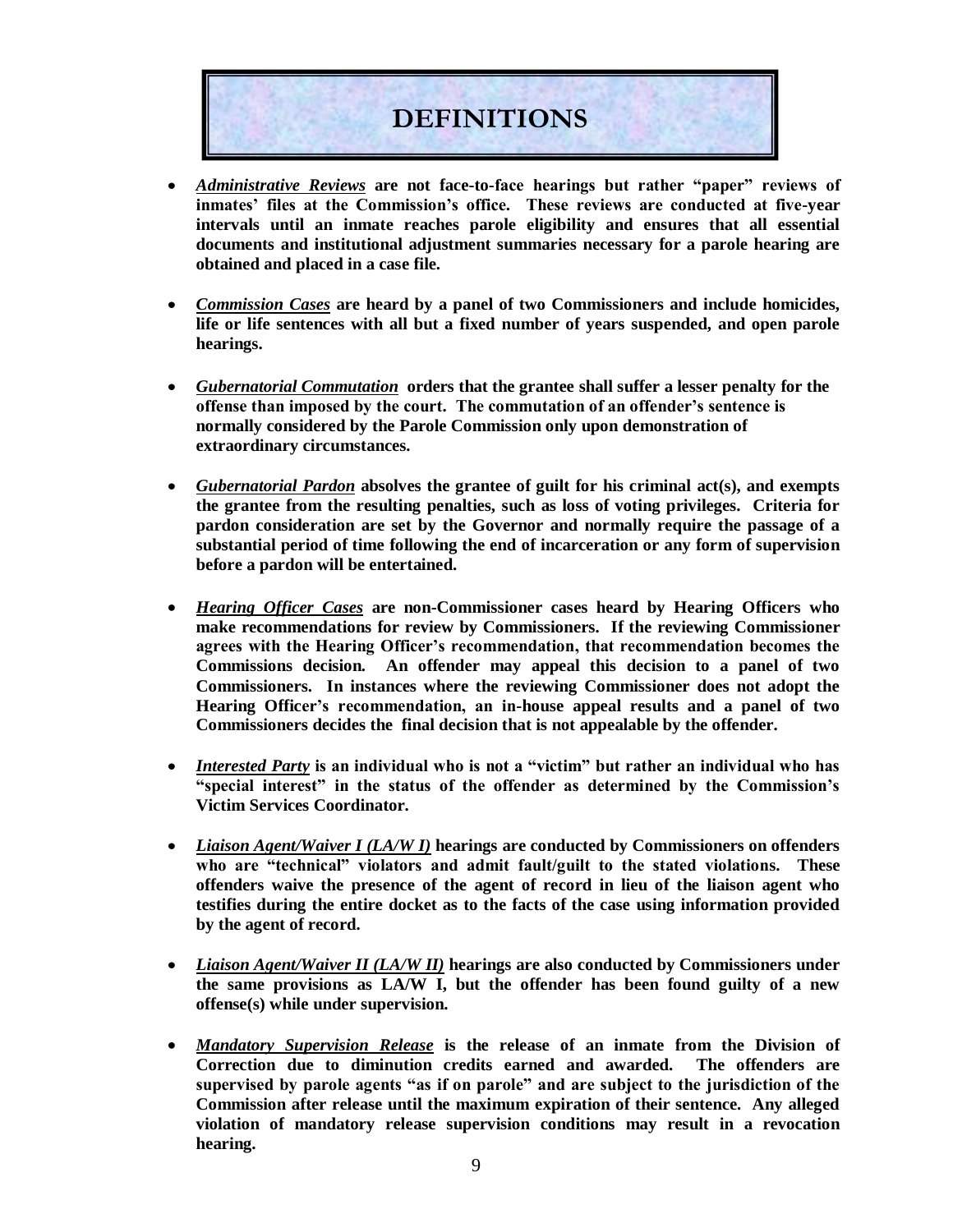### **DEFINITIONS CONTINUED**

- *Mutual Agreement Program (MAP)* **negotiations are initiated by DOC and identify**   $\bullet$ **offenders who are likely to benefit from the completion of structured correctional programming that results in parole on a specific date provided the offender successfully completes all the requirements of the MAP proposal. These hearings are conducted by a panel of two Commissioners.**
- **•** *Open Parole Hearings* are essentially the same as "regular" grant parole hearings except **it has been opened to the public at the request of the victim or victim's representative who is permitted to speak at this hearing. Individuals must make a request in writing to attend these proceedings and the Commission determines who may or may not attend. Open Parole hearings are conducted by two Commissioners.**
- *Parole* **is the discretionary and conditional release of an offender into the community by the Commission to continue serving the term of confinement under the supervision of an agent of the Division of Parole and Probation until the expiration of the full, undiminished term. If any conditions of parole are violated, the offender is subject to revocation and re-incarceration.**
- *Parole Eligibility* **is determined by sentence length and the specific crime(s) for which the offender is incarcerated.**
	- o **Offenders serving a period of incarceration for NON-VIOLENT CRIMES are generally parole eligible at 25% of the sentence.**
	- o **Offenders serving a period of incarceration for VIOLENT CRIMES as identified by the Annotated Code of Maryland, including Burglary I, II and III, are parole eligible at 50% of the sentence.**
	- o **Offenders serving a LIFE SENTENCE are eligible after serving 15 years less diminution credits earned and awarded by DOC. If there had been a failed application of the death penalty, an offender becomes parole eligible after serving 25 years less diminution credits earned and awarded.**
	- o **Offenders serving a NON-PAROLEABLE SENTENCE are not eligible for a parole hearing during that term of confinement.**
	- o **Offenders serving split sentences that contain violent and non-violent offenses are eligible after half of the violent sentence or one quarter of the aggregate whichever is greater.**
- *Parole Grant Hearing* **is an interview with the offender conducted by a Commission panel or Hearing Officer to elicit information from and about the offender. This interview along with information contained in the parole file form the basis of the Commission's decision.**
- *Parole in Absentia* **is a parole grant hearing conducted on an offender serving a Maryland sentence in an out of state institution by two Commissioners whose decision is not appealable.**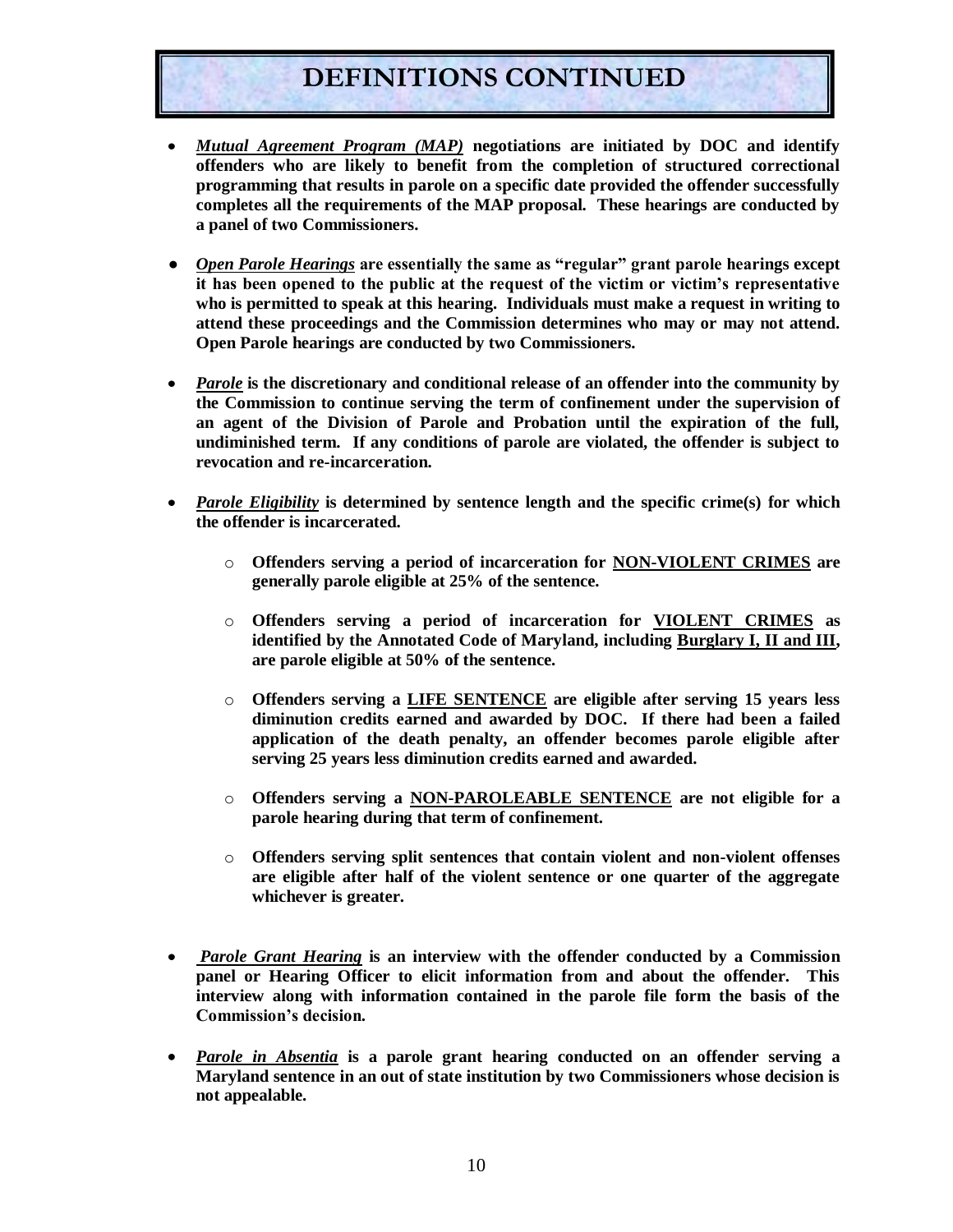# **DEFINITIONS CONTINUED**

- *Preliminary Revocation Hearings* **are held before a Hearing Officer who determines if**   $\bullet$ **probable cause exists with respect to the stated mandatory supervision or parole violations. If probable cause is found, the offender is scheduled for a revocation hearing before a Commissioner. Alleged violators may elect to have or waive a preliminary revocation hearing.**
- *Revocation Hearings* **are conducted by Commissioners on those offenders who allegedly**   $\bullet$ **have violated the conditions of parole or mandatory supervision and are returned to custody. The supervising agent, who initiated the retake warrant process, testifies at this hearing and is subject to cross-examination.**
- *Special Conditions* **may be added to the standard rules of parole or mandatory**   $\bullet$ supervision release. They generally include "no contact" orders with victims, substance **abuse or mental health treatment, or any other condition that may positively impact the offender's community adjustment.**
- *Victim* **is an individual who suffers personal harm or death as a direct result of a crime.**   $\bullet$ **If the victim is deceased, disabled, or a minor, a designated family member or person may represent the victim.**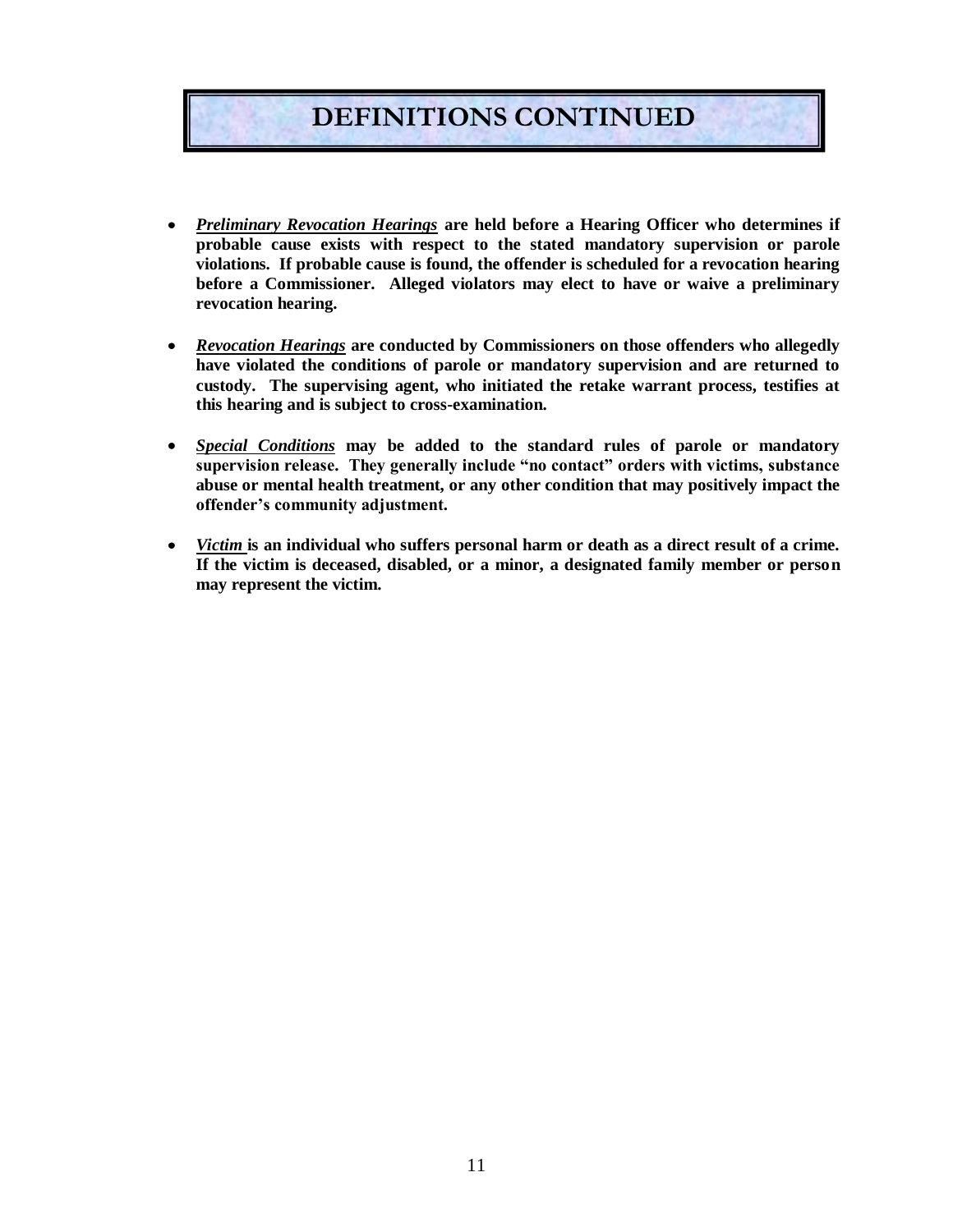# **FREQUENTLY ASKED QUESTIONS**

- 1. What criteria are considered during the parole hearing process?
	- The circumstances surrounding the crime;
	- The offender's physical, mental, and moral qualifications;
	- The offender's progress during confinement;
	- **Drug and alcohol evaluations concerning the offender's amenability for treatment** and availability of treatment programs;
	- Probability of offender re-offending;
	- Whether the offender's parole would be compatible with the welfare of society;
	- Victim impact statements or any information presented by the victim or victim's representative; or
	- Any recommendation by the sentencing judge.
- 2. What decisions can result from a parole hearing?
	- Immediate approval;
	- Delayed release with or without pre-release contingencies;
	- Refuse parole;
	- Rehear at a specific time in the future;
	- Hold for additional information or clarification of information; or
	- Administrative Refusal until pending charge(s) are adjudicated.
- 3. How can I get scheduled for a parole hearing if I have met the eligibility criteria and haven't had a hearing?
	- Schedule an appointment with your assigned case manager so that they can provide us with the information to create a parole file.
- 4. What recourse do I have for a non-favorable parole decision?
	- You have 5 days from receipt of the decision to file an appeal unless the hearing was conducted with 2 Commissioners. If that is the case, the decision is nonappealable.
- 5. How long is the process after an offender has been granted an immediate approval?
	- Generally the release process takes anywhere from 30 to 45 days because of data entry, home plan verification, and decision service to the offender.
- 6. Are parole violators eligible for a new parole hearing?
	- Only if they have a new sentence of 6 months or more.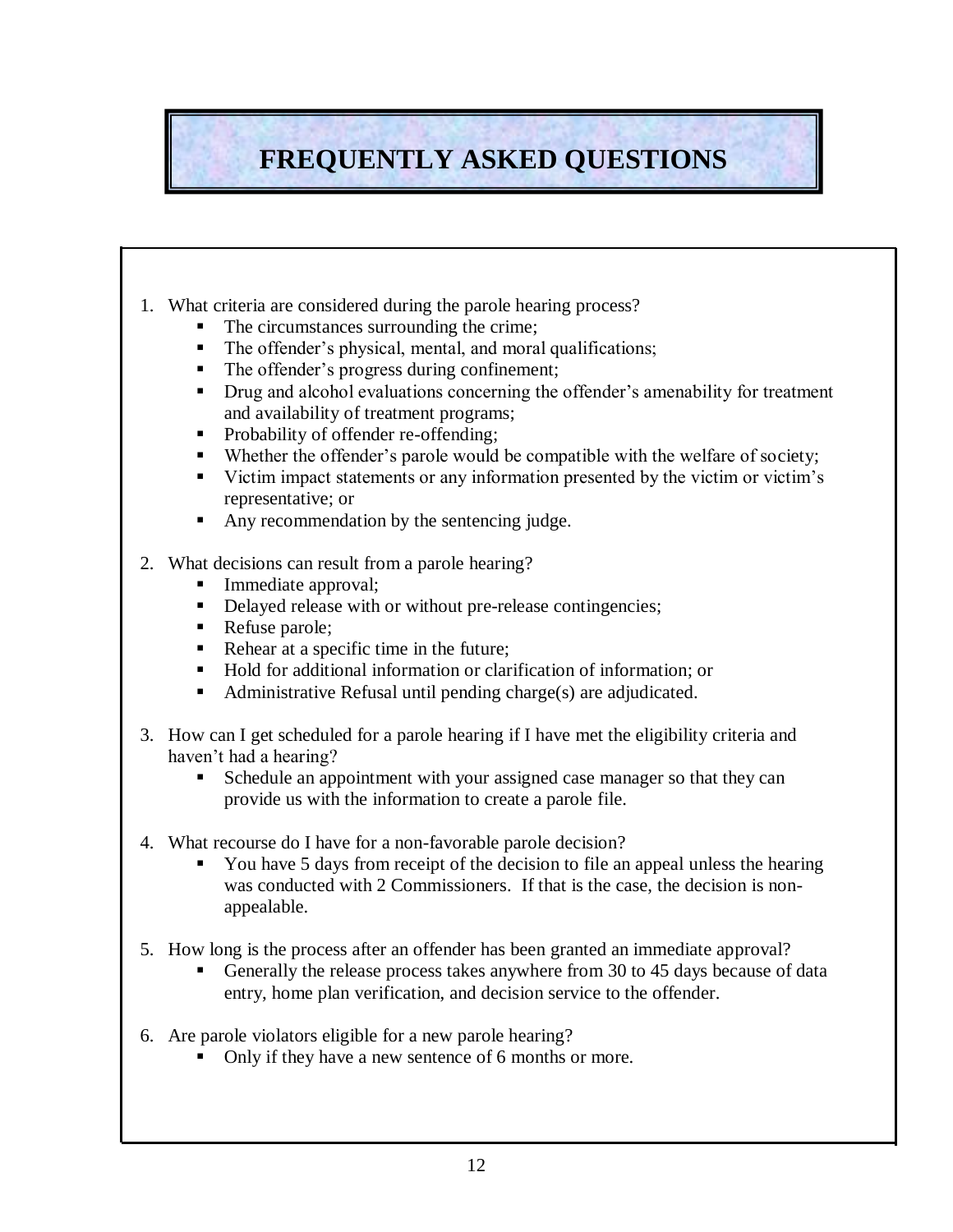### **New Standard Special Conditions that appear on all Mandatory Release Certificates and Parole Release Orders Effective February 2009**

**1) Submit to, successfully complete, and pay any required costs for any and all evaluations, treatment programs, testing, and aftercare as directed by the Division of Parole and Probation, which may include substance abuse, mental health, anger management, parenting, domestic violence, and other issues. Take all medications prescribed by your treatment provider.**

**3) Permits agents of the Division of Parole and Probation to visit your home at any time.**

**34) Comply as directed by your parole/probation agent with the Division of Parole and Probation's sexual offender management program, which may include intensive reporting requirements, specialized sex offender treatment, electronic monitoring, medication, polygraph testing, and computer monitoring.**

**35) Comply with any curfew or site restrictions imposed by your parole/probation agent to limit your access to certain areas of the community and/or to require you to obtain permission to leave your residence during certain hours. Cooperate with any program which is established to monitor your compliance with these restrictions, which may include payment for costs associated with Global Positioning Systems (GPS) or other tracking technology.**

**38) Provide a DNA sample as required by law.**

**39) Appear in court when notified to do so.**

**40) Waive all extradition rights and processes, and agree to return to the State of Maryland when instructed.**

**41) Do not physically or verbally threaten or intimidate any employee of the Department of Public and Correctional Services.**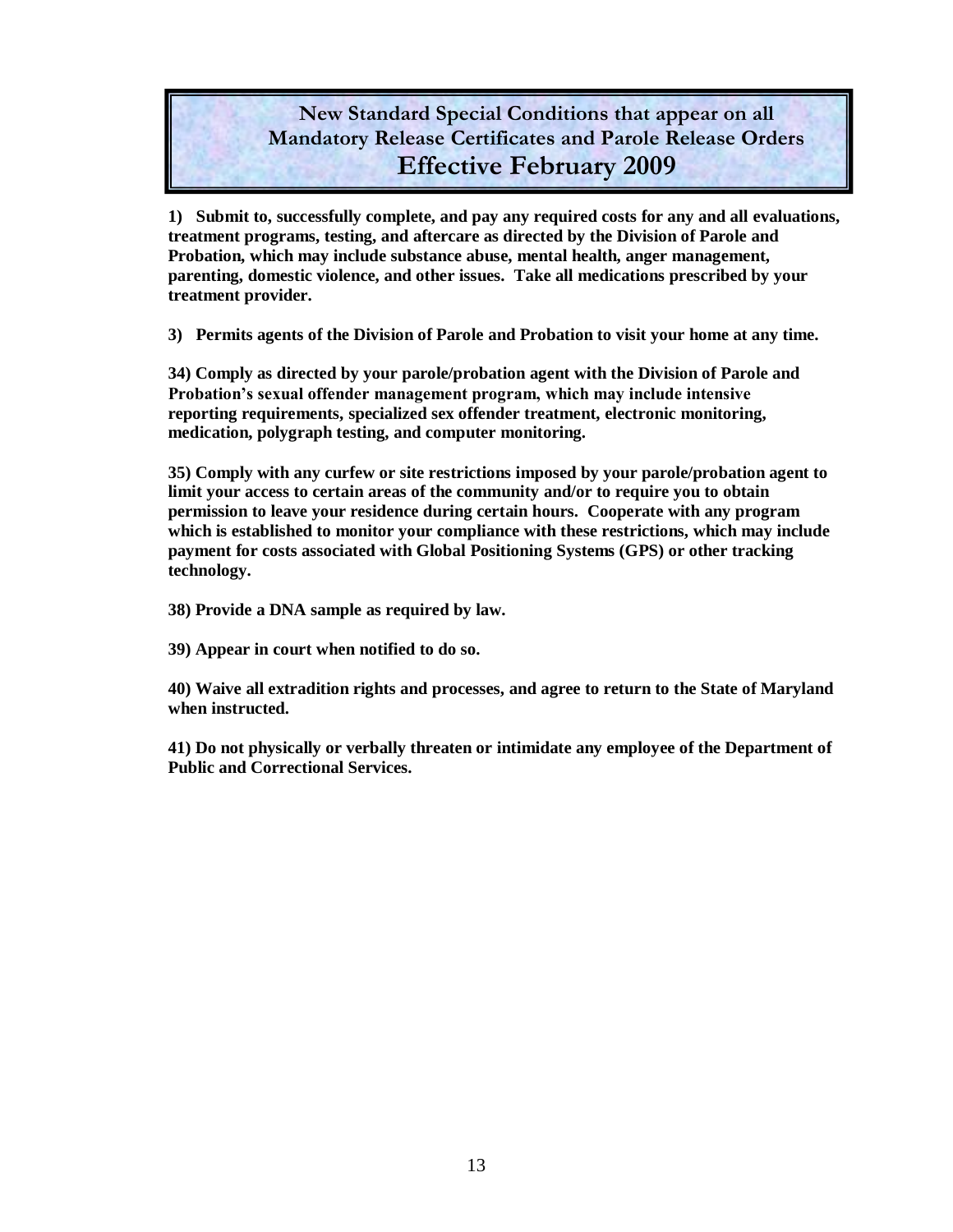# **COMMISSIONERS**



**David R. Blumberg, Chair - appointed October 2003; appointed Chairman in July 2004; term will expire in January 2010. Mr. Blumberg received a B.A. Degree in Political Science from Loyola College and a Masters in Library Science from the University of Maryland. For twenty years, he was the Director of the Baltimore City Detention Center Enoch Pratt Library. He is active in the Roland Park Civic League, Kiwanis and Santa Claus Anonymous.**

**Carmen Amedori – appointed July 2004; term will expire in January 2010. Ms. Amedori was a member of the House of Delegates for six years and was a ranking member of the Juvenile Law Subcommittee. She is a 1977 graduate of Villa Julie College and has extensive experience in family and criminal law.**

**Michael C. Blount - appointed May 1990; re-appointed in 1995, 2001, and 2007; term will expire January 2013. Mr. Blount is a former Baltimore City Police Officer and Court Commissioner for the Baltimore City District Court. He received a B.A. in Political Science from Morgan State University.**



**Joseph R. Bolesta – nominated in April 2006 to an interim term; confirmed in 2007; term will expire in 2012. Mr. Bolesta was a member of the Baltimore City Police Department for 33 years, retiring in 1999. He served as a patrolman, sergeant, lieutenant and then Captain in the uniformed patrol division. Upon his promotion to the rank of Captain in 1975, he assumed command of the Tactical Division. As commander of the tactical division he was responsible for overseeing the operation of the helicopter, canine, marine, bomb disposal and quick response units. In 1994 he was appointed to Colonel (Bureau Chief) where he commanded the personnel, training and fiscal divisions.** 



**Jasper R. Clay – appointed March 2005; term will expire in January 2011. He possesses a Bachelor's Degree in Psychology from Morgan State University. Mr. Clay is a former Correctional Officer, Parole and Probation Agent and Area Administrator; he was a member of the Maryland Board of Parole and its successor, the Maryland Parole Commission, from 1969 until his (first) retirement in 1984. Thereafter, he was appointed to the U.S. Parole Commission in 1984, serving as its Vice Chairman from 1992 until his retirement in 1996. Mr. Clay then served on the District of Columbia Parole Board from 1999 until 2002, was the Senior Advisor to the District of Columbia Correctional Trustee from 1997 through 2002, and was a member of the Patuxent Institution's Board of Review in 2004 and 2005.**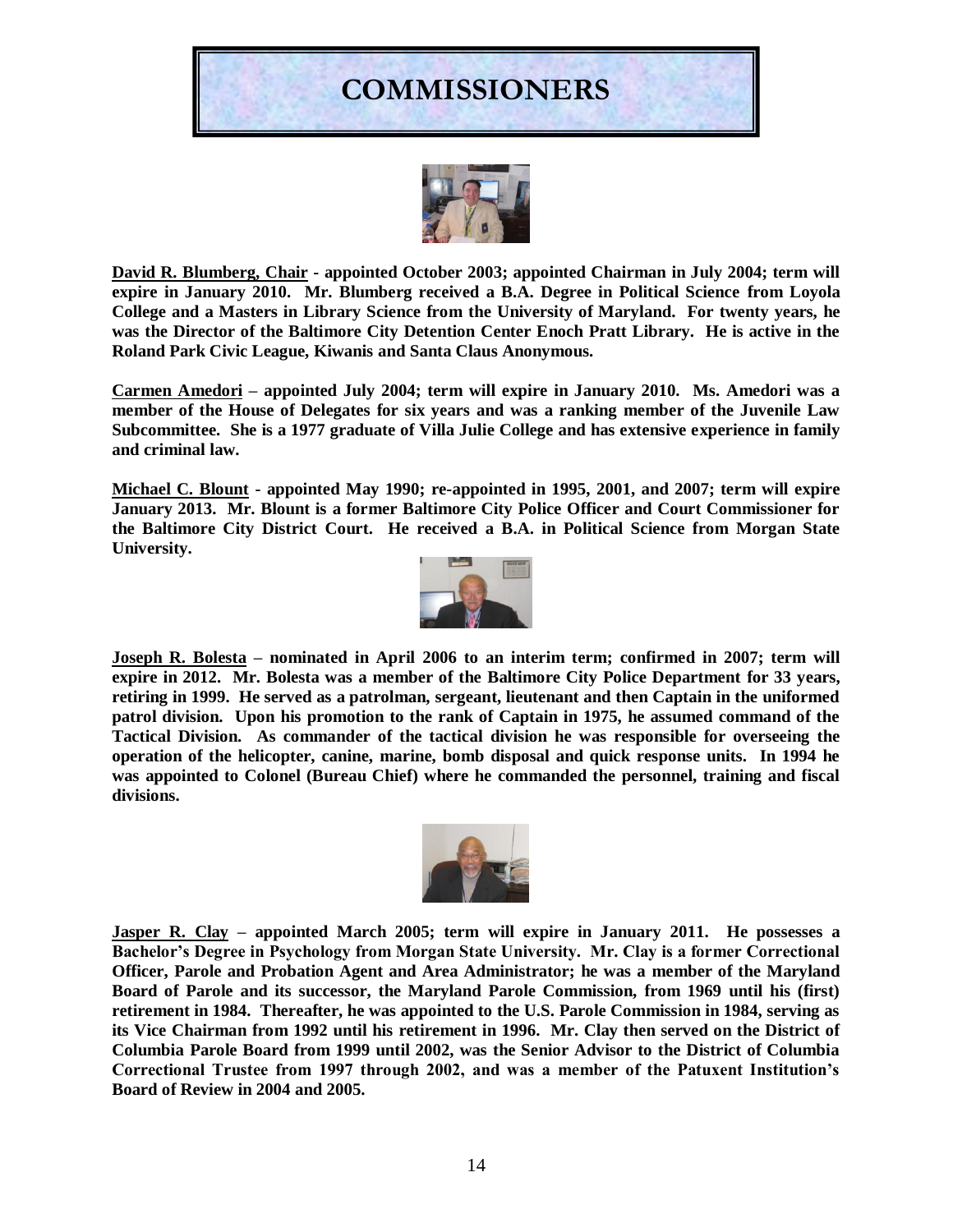

**Thomas V. Miller III - appointed in 1996; reappointed in 2002; reappointed in 2008; term will expire January 2014. Mr. Miller is admitted to the Maryland State Bar and the Federal District Court, and is a former Assistant Public Defender in Prince George's County.**

**Nancy L. Murphy - appointed October 1997; re-appointed in January 2001 and 2007; term will expire January 2013. Ms. Murphy is a former Maryland State Senator, a former Staff Specialist for the Maryland Higher Education Commission, and served as Attendance Officer for the Baltimore County Board of Education.**



**Obie Patterson—appointed to an interim term in July 2008; term will expire in January 2010. Mr. Patterson was a member of the Maryland House of Delegates for 12 years and a senior member of the House Caucus. He is a graduate of Johnson C. Smith University and the University of Florida. He worked as a Program Director with the U.S. Department of Agriculture before retiring in 1994.** 

**Perry Sfikas - appointed September 2002; re-appointed in 2007; term will expire 2013. Mr. Sfikas is a retired Maryland State Senator. He graduated from George Washington University and received his law degree from the University of Baltimore Law School. He is admitted to the Pennsylvania and District of Columbia Bars. A lifelong resident of Baltimore City, Mr. Sfikas has been active in multiple community task forces and associations, as well as the American Hellenic Education Progressive Association.**



**William C. Simpson – appointed October 2009. A native of Washington, D.C., Mr. Simpson is a retired court manager with over thirty-five years of experience in the criminal and juvenile justice systems. Following his retirement from the District of Columbia Court System in 2003, Mr. Simpson served as chairman of the Prince George's County Cable Television Commission.** 

**For eight years, Mr. Simpson also served as a consultant for the U.S. Department of Justice National Institute of Corrections. In this position, he trained and consulted with criminal and juvenile justice administrators throughout the United States in leadership development, organizational diagnosis, and other administrative challenges within these two systems. Mr. Simpson has a Master of Education Degree from Bowie State University.**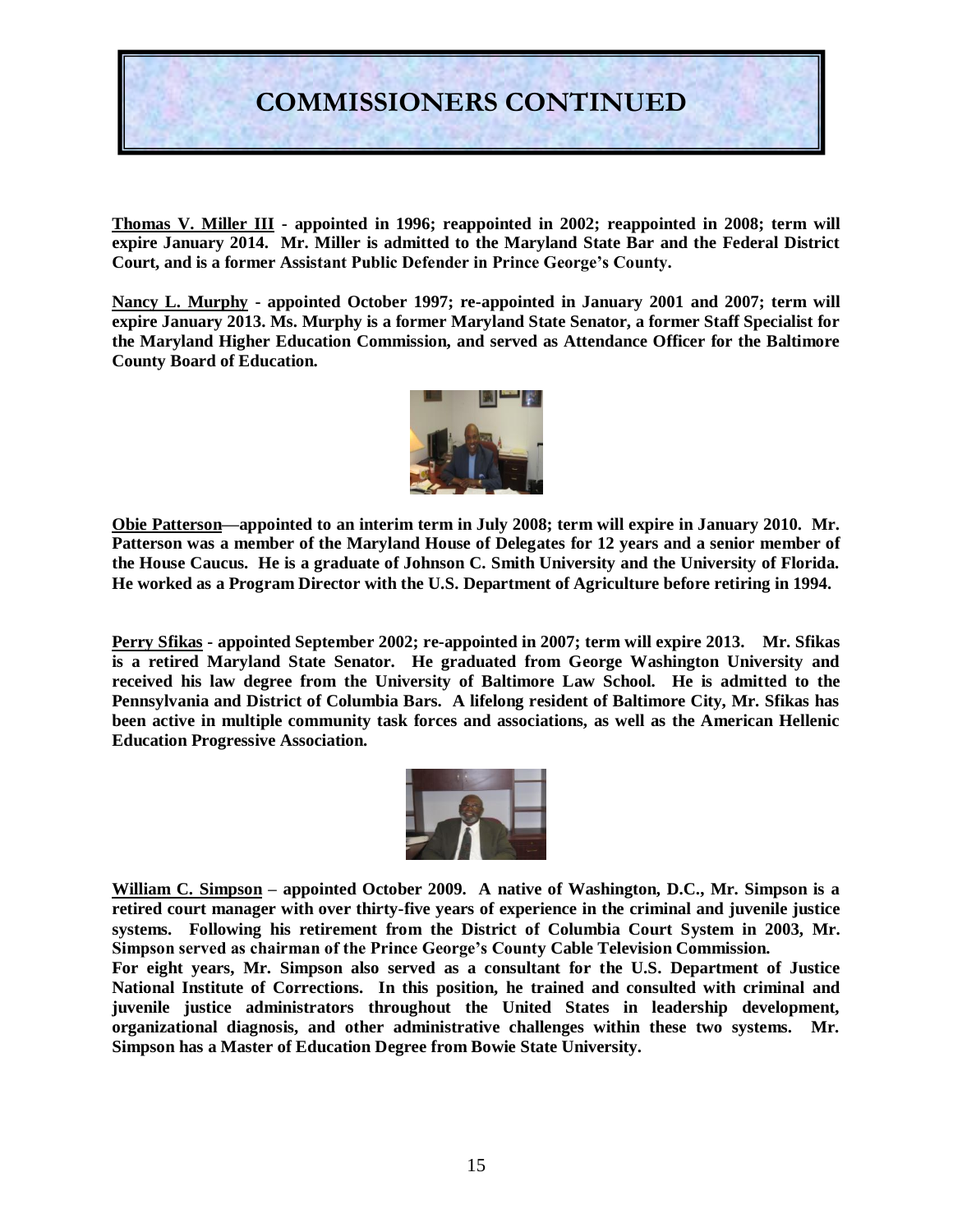### **MPC Staff**







**Program Manager (Operations) and Assistant**





 **Release Unit Institutional Parole Associates (Jessup)**



**Post Release/Warrant & Decision Unit Records** Unit **Revocation Units**







 **Parole Services Unit Secretarial Unit Victim Services Unit** 





**MPC Staff**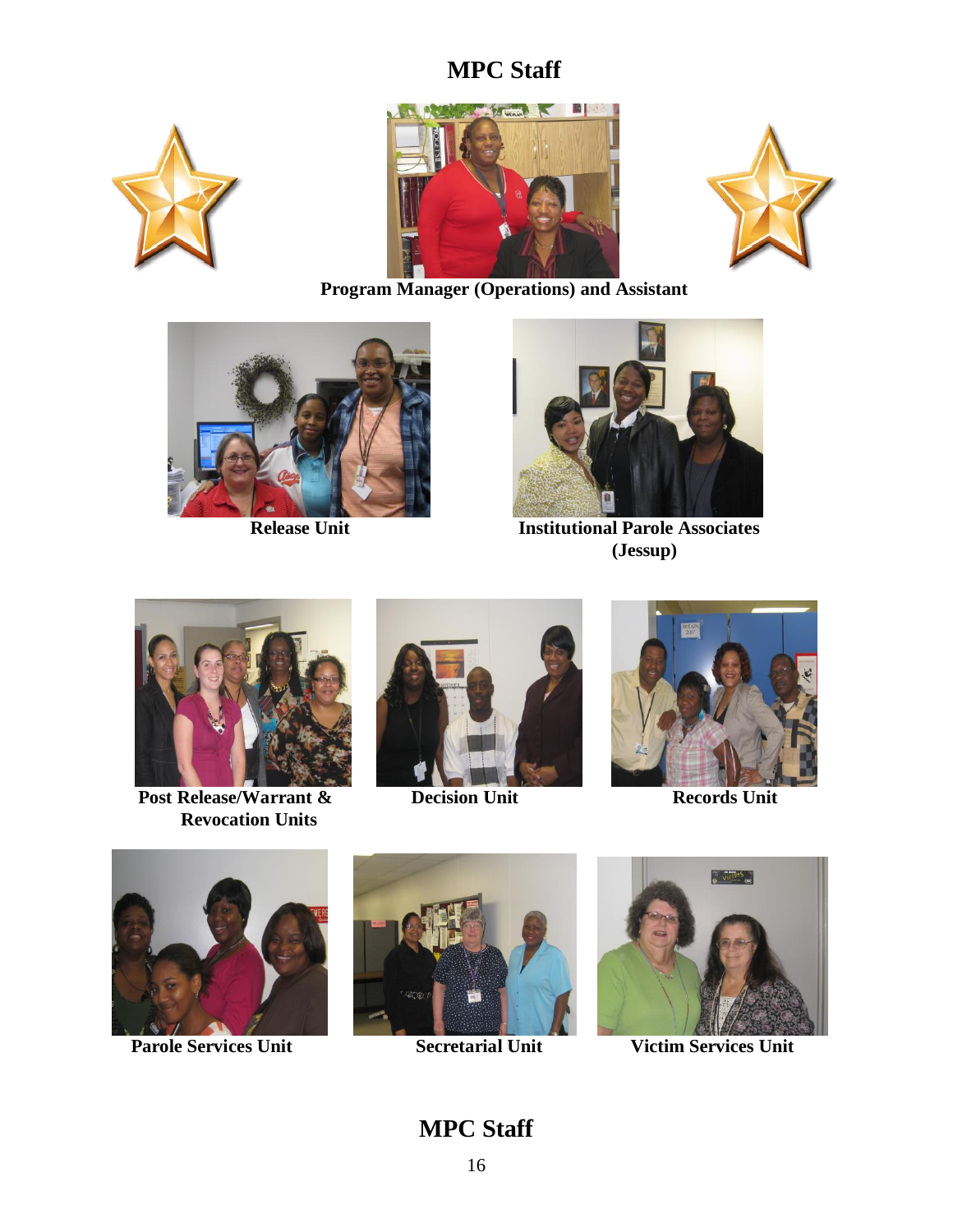







 **Hearing Officers**







**Support Services Unit**



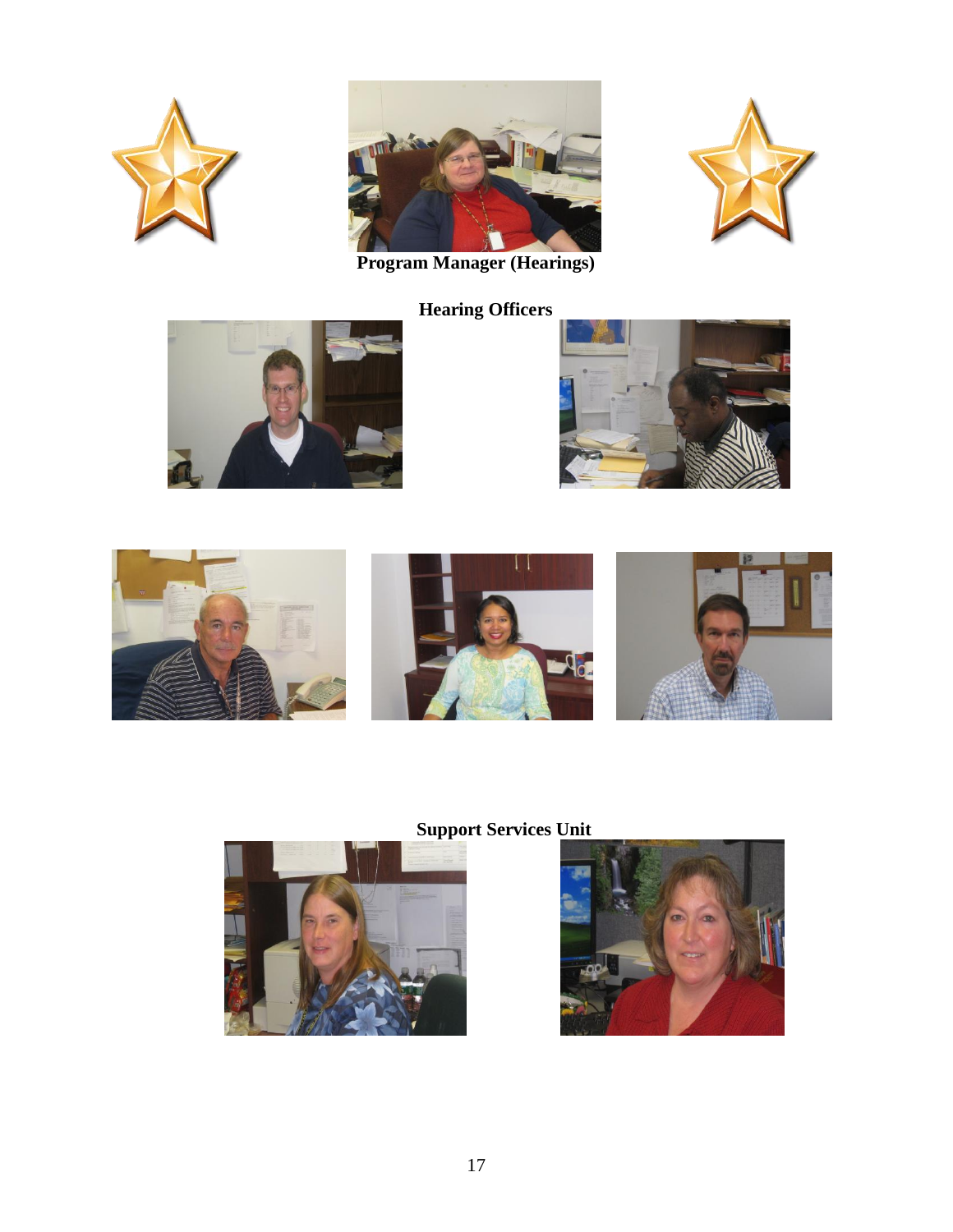# **BUDGET EXPENDITURES – FISCAL YEAR 2009**

|                                                     |                     | $%$ of    |
|-----------------------------------------------------|---------------------|-----------|
| <b>CATEGORY</b>                                     | <b>EXPENDITURES</b> | Exp.      |
| <b>COMMUNICATIONS</b>                               | 52,434              | 1.1%      |
| <b>CONTRACTUAL SERVICES</b>                         | 17,034              | 0.3%      |
| <b>FLEET OPERATION &amp; MAINTENANCE</b>            | 7,294               | 0.1%      |
| LEASE (FIXED CHARGES)                               | 254,045             | 5.1%      |
| <b>NEW EQUIPMENT</b>                                | 1,472               | 0.0%      |
| REPLACEMENT EQUIPMENT<br>SALARIES, WAGES AND FRINGE | 2,780               | 0.1%      |
| <b>BENEFITS</b>                                     | 4,532,404           | 90.9%     |
| <b>SUPPLIES &amp; MATERIALS</b>                     | 34,371              | 0.7%      |
| TECHNICAL AND SPECIAL FEES                          | 58,535              | 1.2%      |
| <b>TRAVEL</b>                                       | 28,309              | 0.6%      |
|                                                     | 4,988,678           | 100.00%   |
| <b>Total Expenditures:</b>                          |                     | 4,988,678 |
| Less Salaries/Fees:                                 |                     | 4,590,939 |
|                                                     |                     | 397,739   |
| Less Lease (Fixed Charges):                         |                     | 254,045   |
| Controllable Expenditures:                          |                     | 143,694   |
| % of Expenditures:                                  |                     | 2.9%      |
|                                                     |                     |           |

The remaining 2.9% of the expenditures is depicted below:



**Maryland Parole Commission Fiscal Year 2009 Expenditures Remaining 2.9% of Expenditures**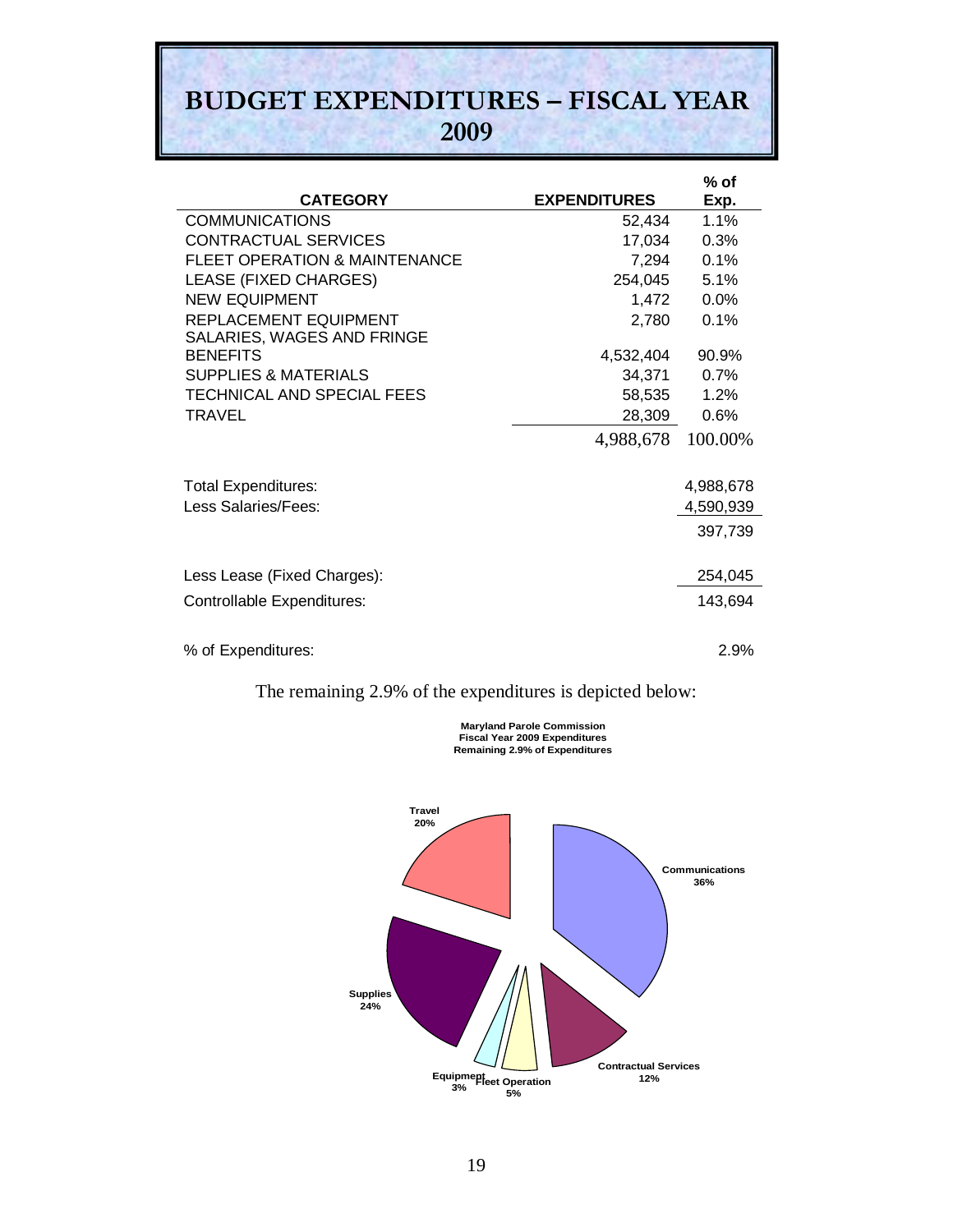**Controllable Expenditures by Category**